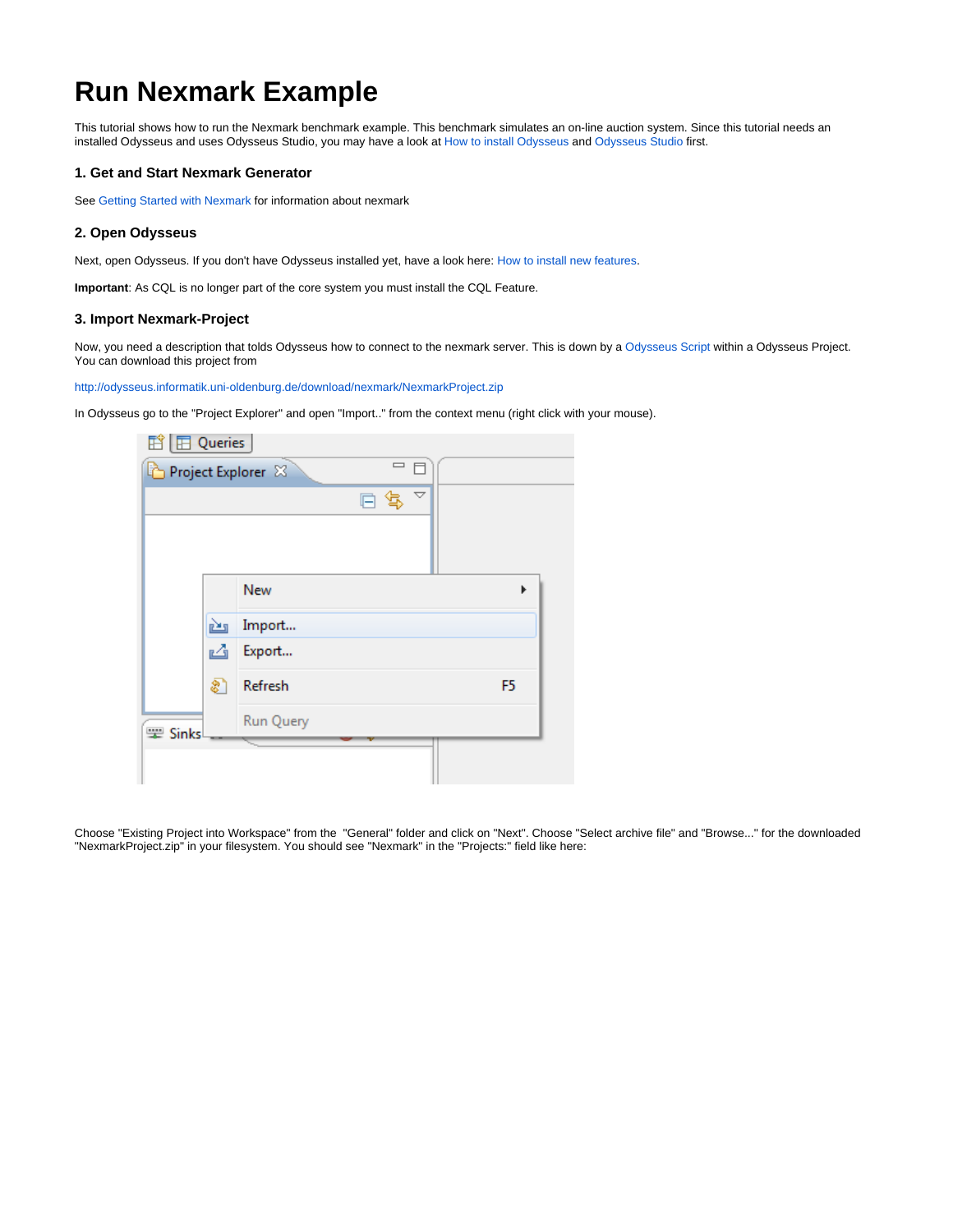| Import                                                                                              |                                            | $\overline{\mathbf{x}}$<br>回 |  |  |  |  |  |
|-----------------------------------------------------------------------------------------------------|--------------------------------------------|------------------------------|--|--|--|--|--|
| <b>Import Projects</b><br>Select a directory to search for existing Eclipse projects.               |                                            |                              |  |  |  |  |  |
| Select root directory:<br>Select archive file:<br>Projects:                                         | C:\Users\dgeesen\Downloads\NexmarkProject. | Browse<br>Browse             |  |  |  |  |  |
|                                                                                                     | V Nexmark (Nexmark)                        |                              |  |  |  |  |  |
| Copy projects into workspace<br><b>Working sets</b><br>Add project to working sets<br>Working sets: | Finish<br>< Back<br>Next >                 | Select                       |  |  |  |  |  |
|                                                                                                     | Cancel                                     |                              |  |  |  |  |  |

Press "Finish". Now you should see the Project "Nexmark" and two query-files in the "Project Explorer"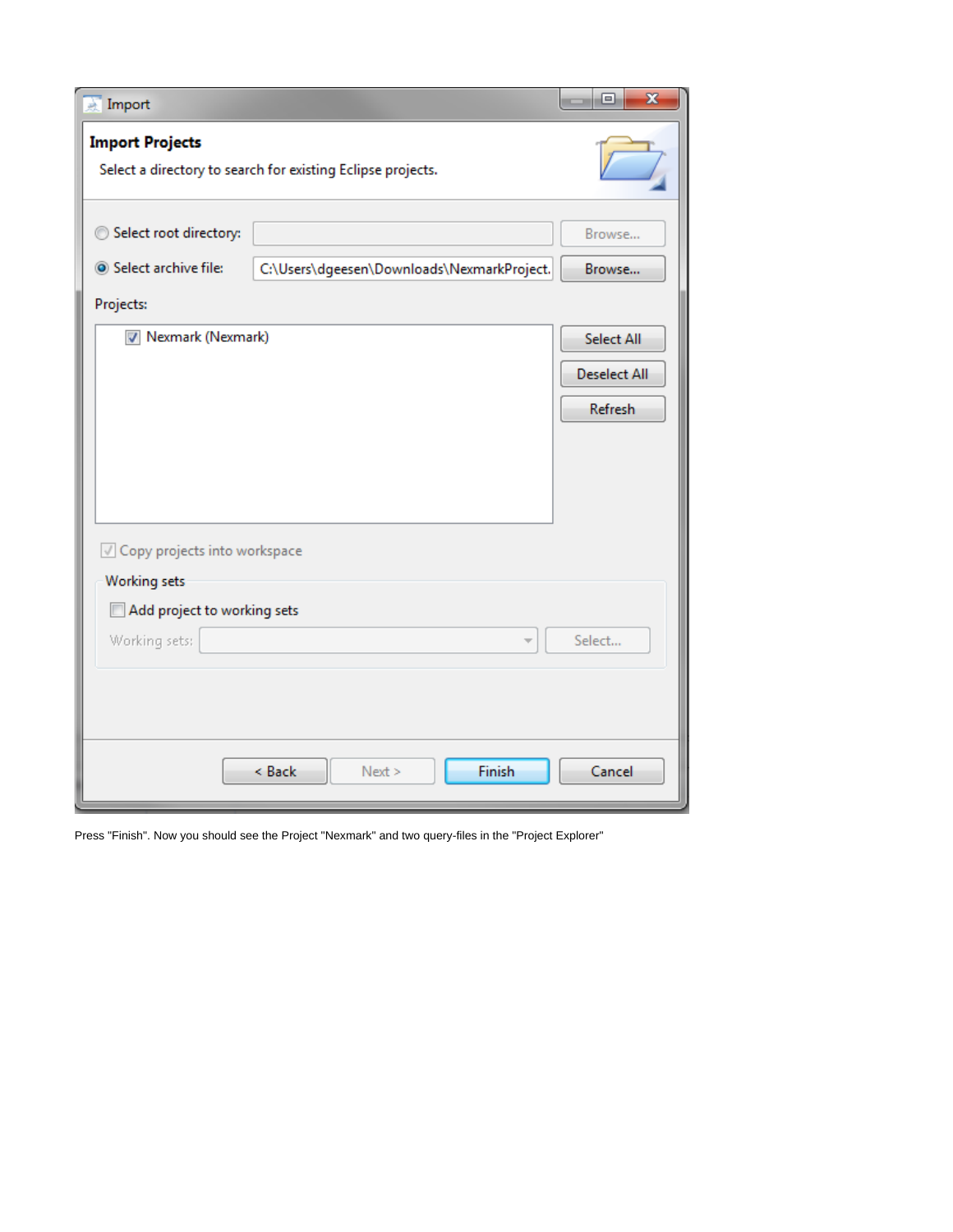

### **4. Connecting the Nexmark Sources**

Open the file "NexmarkSource.qry". You should see an [Odysseus Script](https://wiki.odysseus.informatik.uni-oldenburg.de/display/ODYSSEUS/Odysseus+Script) in your editor:



To run this script, press "Run Query" from the toolbar (or from the context menu, or by CTRL-R):



Now you should see the four sources in the "Sources" view: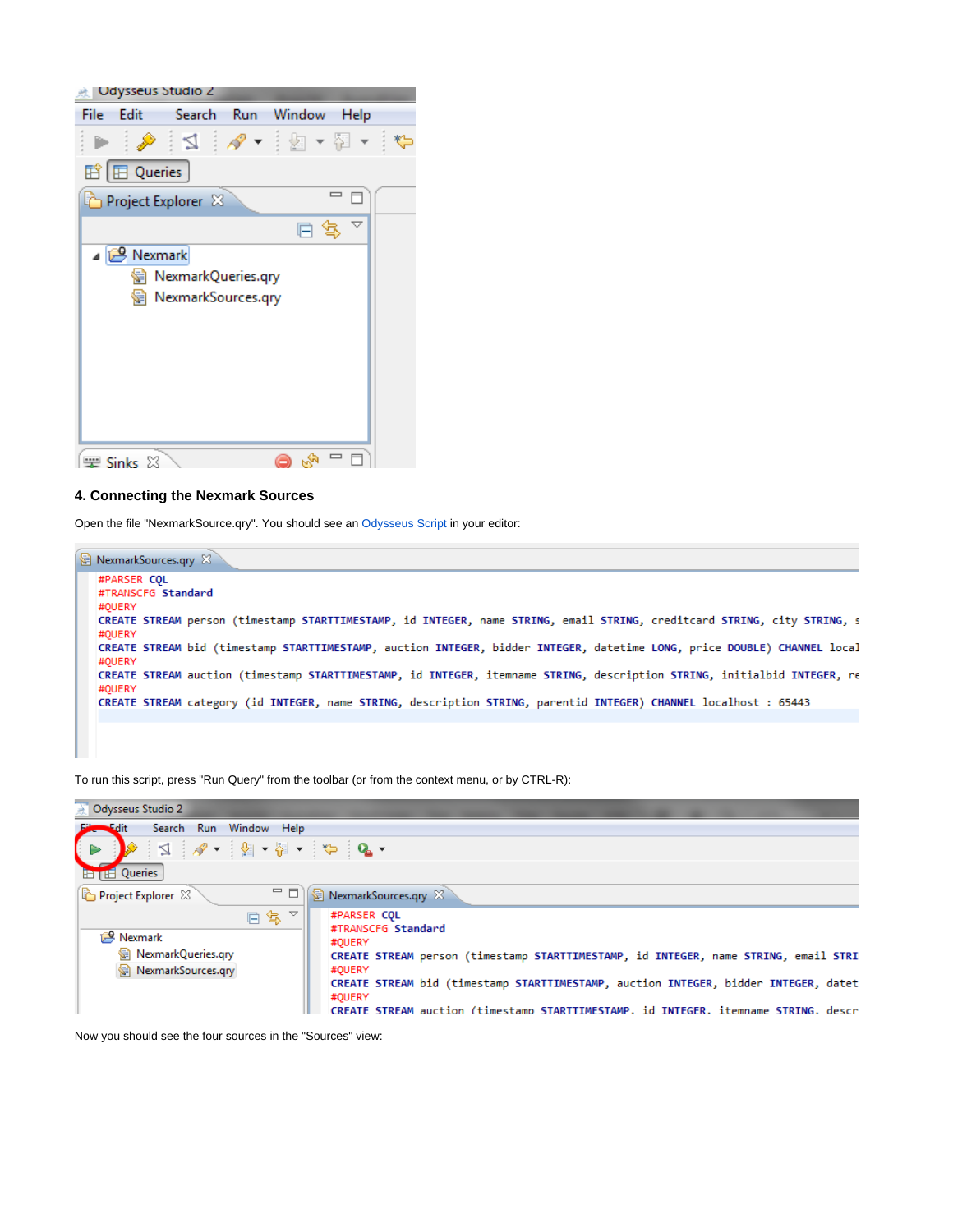

Now you can use the sources, even for your own queries.

Remark: If you get an exception you should test, if the nexmark server up and running [\(Getting Started with Nexmark](https://wiki.odysseus.informatik.uni-oldenburg.de/display/ODYSSEUS/Getting+Started+with+Nexmark))

If you want to run the nexmark server on another computer you simply have to change the ip adress in NexmarkSources.qry.

# **5. Run Nexmark Example Queries**

There are also some example queries that are provided by the NexmarkQueries file.You can open and run this file too. Then, you should see 6 queries in the query view.

|    | $=$ $F$<br>Console   9 Error Log<br>$\mathbb{Z}$ $\mathbb{Z}$<br>Queries 23                                                                                                                                                                                |               |              |            |        |                                                                                                                                     |  |
|----|------------------------------------------------------------------------------------------------------------------------------------------------------------------------------------------------------------------------------------------------------------|---------------|--------------|------------|--------|-------------------------------------------------------------------------------------------------------------------------------------|--|
|    |                                                                                                                                                                                                                                                            |               |              |            |        |                                                                                                                                     |  |
| ID | Name                                                                                                                                                                                                                                                       | <b>Status</b> | Priority     | Parser     | User   | Query text                                                                                                                          |  |
|    | <unknow< td=""><td>Inactive</td><td><math>\mathbf{0}</math></td><td><b>CQL</b></td><td>System</td><td>SELECT b.auction, DolToEur(b.price) AS euroPrice, b.bidder, b.datetime FROM bid [UNBOUNDED] AS b;</td></unknow<>                                     | Inactive      | $\mathbf{0}$ | <b>CQL</b> | System | SELECT b.auction, DolToEur(b.price) AS euroPrice, b.bidder, b.datetime FROM bid [UNBOUNDED] AS b;                                   |  |
|    | <unknow< td=""><td>Inactive</td><td><math>\mathbf 0</math></td><td><b>CQL</b></td><td>System</td><td>SELECT auction, price FROM bid WHERE auction=7 OR auction=20 OR auction=21 OR auction=59 OR auction=87;</td></unknow<>                                | Inactive      | $\mathbf 0$  | <b>CQL</b> | System | SELECT auction, price FROM bid WHERE auction=7 OR auction=20 OR auction=21 OR auction=59 OR auction=87;                             |  |
|    | <unknow< td=""><td>Inactive</td><td><math>\mathbf{0}</math></td><td><b>COL</b></td><td>System</td><td>SELECT p.name, p.city, p.state, a.id FROM auction [UNBOUNDED] AS a, person [UNBOUNDED] AS p WHERE a.seller=p.id AND a.category &lt; 1</td></unknow<> | Inactive      | $\mathbf{0}$ | <b>COL</b> | System | SELECT p.name, p.city, p.state, a.id FROM auction [UNBOUNDED] AS a, person [UNBOUNDED] AS p WHERE a.seller=p.id AND a.category < 1  |  |
|    | <unknow< td=""><td>Inactive</td><td><math>\mathbf{0}</math></td><td><b>COL</b></td><td>System</td><td>SELECT AVG(q.final) FROM category[UNBOUNDED] AS c, (SELECT MAX(b.price) AS final, a.category FROM auction [UNBOUNDED] AS a, bid </td></unknow<>      | Inactive      | $\mathbf{0}$ | <b>COL</b> | System | SELECT AVG(q.final) FROM category[UNBOUNDED] AS c, (SELECT MAX(b.price) AS final, a.category FROM auction [UNBOUNDED] AS a, bid     |  |
|    | <unknow< td=""><td>Inactive</td><td><math>\mathbf{0}</math></td><td><b>COL</b></td><td>System</td><td>SELECT b.auction, b.price, b.bidder FROM bid [SIZE 1000 ADVANCE 1000 TIME] AS b,(SELECT MAX(price) AS max_price FROM bid [SIZE 1000 </td></unknow<>  | Inactive      | $\mathbf{0}$ | <b>COL</b> | System | SELECT b.auction, b.price, b.bidder FROM bid [SIZE 1000 ADVANCE 1000 TIME] AS b,(SELECT MAX(price) AS max_price FROM bid [SIZE 1000 |  |
|    | <unknow< td=""><td>Inactive</td><td><math>\mathbf{0}</math></td><td><b>CQL</b></td><td>System</td><td>SELECT p.id, p.name, a.reserve FROM person [SIZE 12 HOURS ADVANCE 1 TIME] AS p, auction [SIZE 12 HOURS ADVANCE 1 TIME] AS a WHE</td></unknow<>       | Inactive      | $\mathbf{0}$ | <b>CQL</b> | System | SELECT p.id, p.name, a.reserve FROM person [SIZE 12 HOURS ADVANCE 1 TIME] AS p, auction [SIZE 12 HOURS ADVANCE 1 TIME] AS a WHE     |  |
|    |                                                                                                                                                                                                                                                            |               |              |            |        |                                                                                                                                     |  |

You can also see that the status is inactive. Therefore, the queries are not started yet. To start them all, you can select all queries in the query view and hit the "Start Query" command from the context menu:

|  |                                                                                                                                 |               |            | ×              | <b>Start Query</b>     |        |                               |
|--|---------------------------------------------------------------------------------------------------------------------------------|---------------|------------|----------------|------------------------|--------|-------------------------------|
|  |                                                                                                                                 |               |            | $\overline{P}$ | <b>Restart Query</b>   |        |                               |
|  |                                                                                                                                 |               |            | Ξ              | <b>Stop Query</b>      |        |                               |
|  |                                                                                                                                 |               |            | ۸              | Remove Query           |        |                               |
|  |                                                                                                                                 |               |            |                | Copy Querytext         |        |                               |
|  |                                                                                                                                 |               |            | ≣              | Show Querytext         |        |                               |
|  |                                                                                                                                 |               |            | ₫              | Show Query Plan        |        |                               |
|  | <b>SA</b><br>L Console   9 Error Log<br>Queries $23$                                                                            |               |            |                | Refresh<br>Stream<br>▶ |        |                               |
|  |                                                                                                                                 |               |            |                |                        |        |                               |
|  | Name                                                                                                                            | <b>Status</b> | Priori<br> |                | Charts                 |        | Query text<br><b>ANNA ANN</b> |
|  | <unknow< th=""><th>Inactive</th><th></th><th></th><th>UUL</th><th>ושאפעכ</th><th>SFI F</th></unknow<>                           | Inactive      |            |                | UUL                    | ושאפעכ | SFI F                         |
|  | <unknow< td=""><td>Inactive</td><td>0</td><td></td><td><b>CQL</b></td><td>System</td><td><b>SELECT</b> auction</td></unknow<>   | Inactive      | 0          |                | <b>CQL</b>             | System | <b>SELECT</b> auction         |
|  | <unknow< td=""><td>Inactive</td><td>0</td><td></td><td><b>CQL</b></td><td>System</td><td>SELECT p.nam</td></unknow<>            | Inactive      | 0          |                | <b>CQL</b>             | System | SELECT p.nam                  |
|  | <unknow< td=""><td>Inactive</td><td><math>\bf{0}</math></td><td></td><td>CQL</td><td>System</td><td>SELECT AVG(q</td></unknow<> | Inactive      | $\bf{0}$   |                | CQL                    | System | SELECT AVG(q                  |
|  | <unknow< td=""><td>Inactive</td><td>0</td><td></td><td><b>CQL</b></td><td>System</td><td>SELECT b.aucti</td></unknow<>          | Inactive      | 0          |                | <b>CQL</b>             | System | SELECT b.aucti                |
|  | <unknow< th=""><th>Inactive</th><th>0</th><th></th><th><b>CQL</b></th><th>System</th><th>SELECT p.id, p.</th></unknow<>         | Inactive      | 0          |                | <b>CQL</b>             | System | SELECT p.id, p.               |
|  |                                                                                                                                 |               |            |                |                        |        |                               |

Now the queries run and their status should be "Running".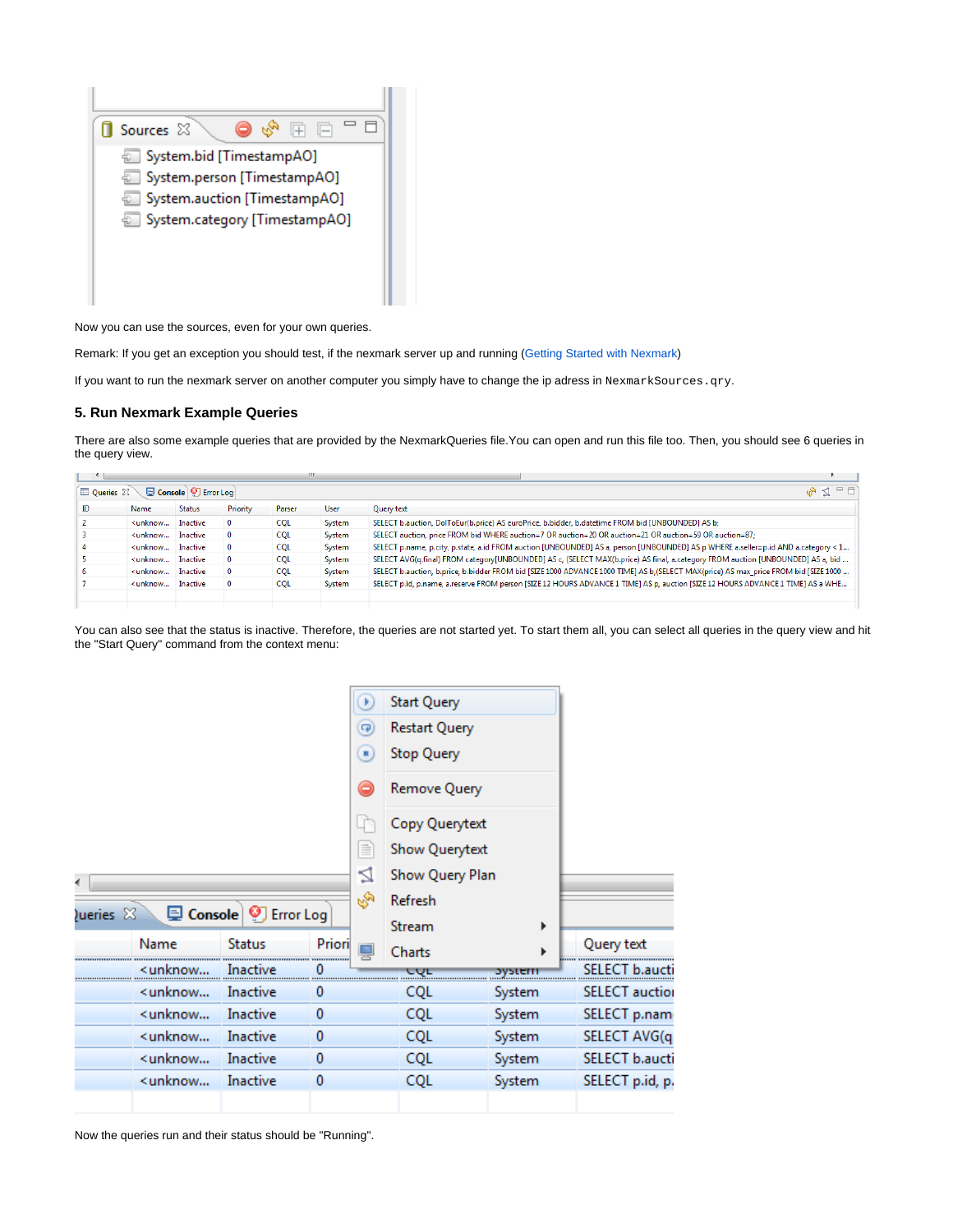## **6. Look at the data**

If you may have a look at the data, you can choose a query and open the context menu. Now you can open a table (within the "Stream" sub-menu) that prints all outgoing tuples of the choosen query into a table. Similar to this, you can use a chart (witin the "Charts" sub-menu) to draw diagramms. This could look like the following:



You can also have a look at the query plan to investigate the running operators by hiting the "Active graph" command:



#### Then you should get a view like: